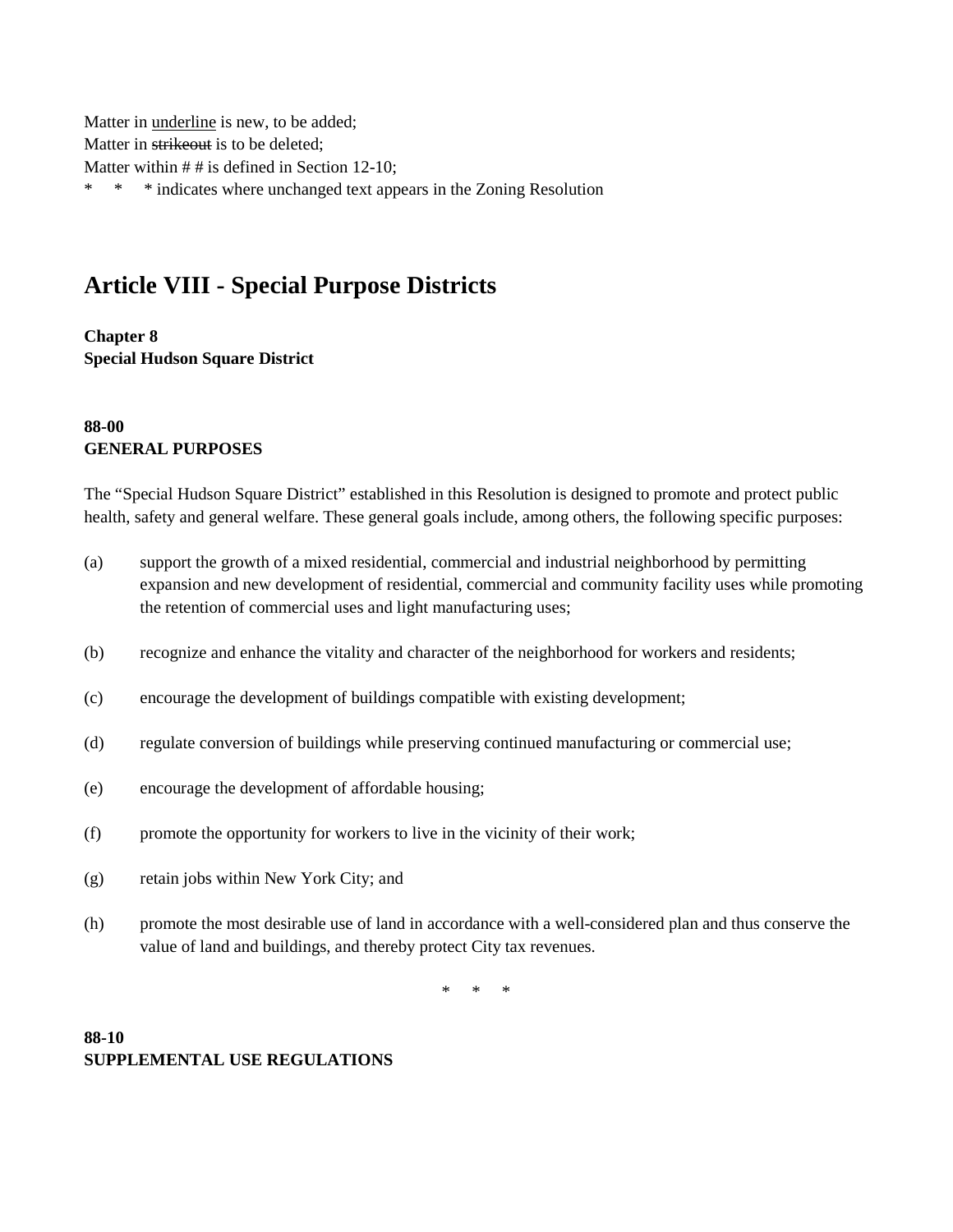$*$ 

### **88-11 Residential Use**

#Residential use# shall be permitted in accordance with the provisions of this Section.

\* \* \*

#### (b) #Residential use# by certification

#Residential use# shall be permitted on a #zoning lot# that, on March 20, 2013, was occupied by one or more #qualifying buildings#, only upon certification by the Chairperson of the City Planning Commission that the #zoning lot#, as it existed on March 20, 2013, will contain at least the amount of #commercial# or #manufacturing floor area# non-#residential floor area# that existed within such #qualifying buildings# on the #zoning lot# on March 20, 2013, subject to the following:

- $(1)$  #commercial# or #manufacturing floor area# non-#residential floor area# that is preserved within existing non-#qualifying buildings# on the #zoning lot# through restrictive declaration may count towards meeting the requirements of this certification; and
- (2) #floor area# from #community facility uses# with sleeping accommodations shall not count towards meeting the requirements of this certification.

However, #commercial# or #manufacturing floor area# non-#residential floor area# converted to #residential# vertical circulation space and lobby space need not be replaced as #commercial# or #manufacturing floor area# non-#residential floor area#.

A restrictive declaration acceptable to the Department of City Planning shall be executed and recorded, binding the owners, successors and assigns to maintain the amount of  $\#command$  the manufacturing floor area# non-#residential floor area# that existed within such #qualifying buildings# on March 20, 2013, on the #zoning lot#. Such restrictive declaration shall be recorded in the Office of the City Register. A copy of such declaration shall be provided to the Department of Buildings upon application for any building permit related to a change of #use# from #commercial# or #manufacturing floor area# non-#residential# to #residential#, or for any #development# containing #residences#.

## **88-12 Community Facility Use**

\* \* \*

(b) #Community facilities# with sleeping accommodations shall be permitted on a #zoning lot# that, on March 20, 2013, was occupied by one or more #qualifying buildings#, only upon certification by the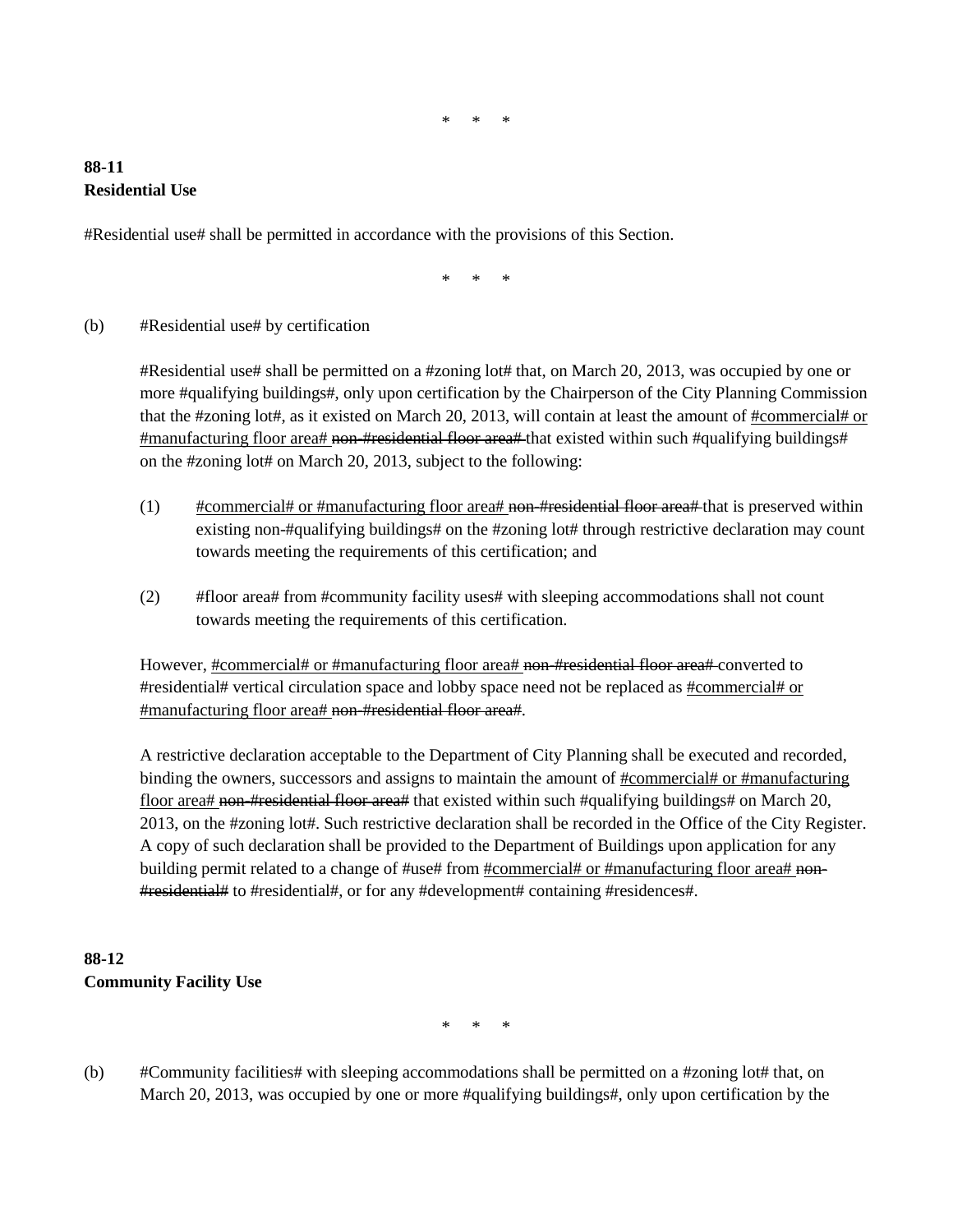Chairperson of the City Planning Commission that the #zoning lot# will contain at least the amount of #commercial# or #manufacturing floor area# non-#residential floor area# that existed within #qualifying buildings# on the #zoning lot# on March 20, 2013, subject to the following:

- $(1)$  #commercial# or #manufacturing floor area# non-#residential floor area# that is preserved within existing non-#qualifying buildings# on the #zoning lot# through restrictive declaration may count towards meeting the requirements of this certification; and
- (2) #floor area# from #community facility uses# with sleeping accommodations shall not count towards meeting the requirements of this certification.

However, #commercial# or #manufacturing floor area# non-#residential floor area# converted to vertical circulation and lobby space associated with a #community facility# with sleeping accommodations need not be replaced as #commercial# or #manufacturing floor area# non-#residential floor area#.

A restrictive declaration acceptable to the Department of City Planning shall be executed and recorded, binding the owners, successors and assigns to maintain the amount of #commercial# or #manufacturing floor area# non-#residential floor area# that existed within such #qualifying buildings# on March 20, 2013, on the #zoning lot#. Such restrictive declaration shall be recorded in the Office of the City Register. A copy of such declaration shall be provided to the Department of Buildings upon application for any building permit related to a change of #use# from #commercial# or #manufacturing# non-#residential# to #community facility uses# with sleeping accommodations, or for any #development# containing #community facility uses# with sleeping accommodations.

(c) Ground floor #community facility uses# shall be subject to the streetscape provisions set forth in Section 88-131.

\* \* \*

**88-13 Commercial Use**

 $*$ 

### **88-131 Streetscape provisions**

For #zoning lots# with #street# frontage of 50 feet or more, the location of certain #uses# shall be subject to the following #use# requirements.

(a) For #uses# located on the ground floor or within five feet of #curb level#, #uses# limited to Use Groups 6A, 6C, 7B, 8A, 8B, 9A, 10A, 12A and 12B, shall have a depth of at least 30 feet from the #building# wall facing the #street# and shall extend along a minimum of 50 percent of the width of the #street#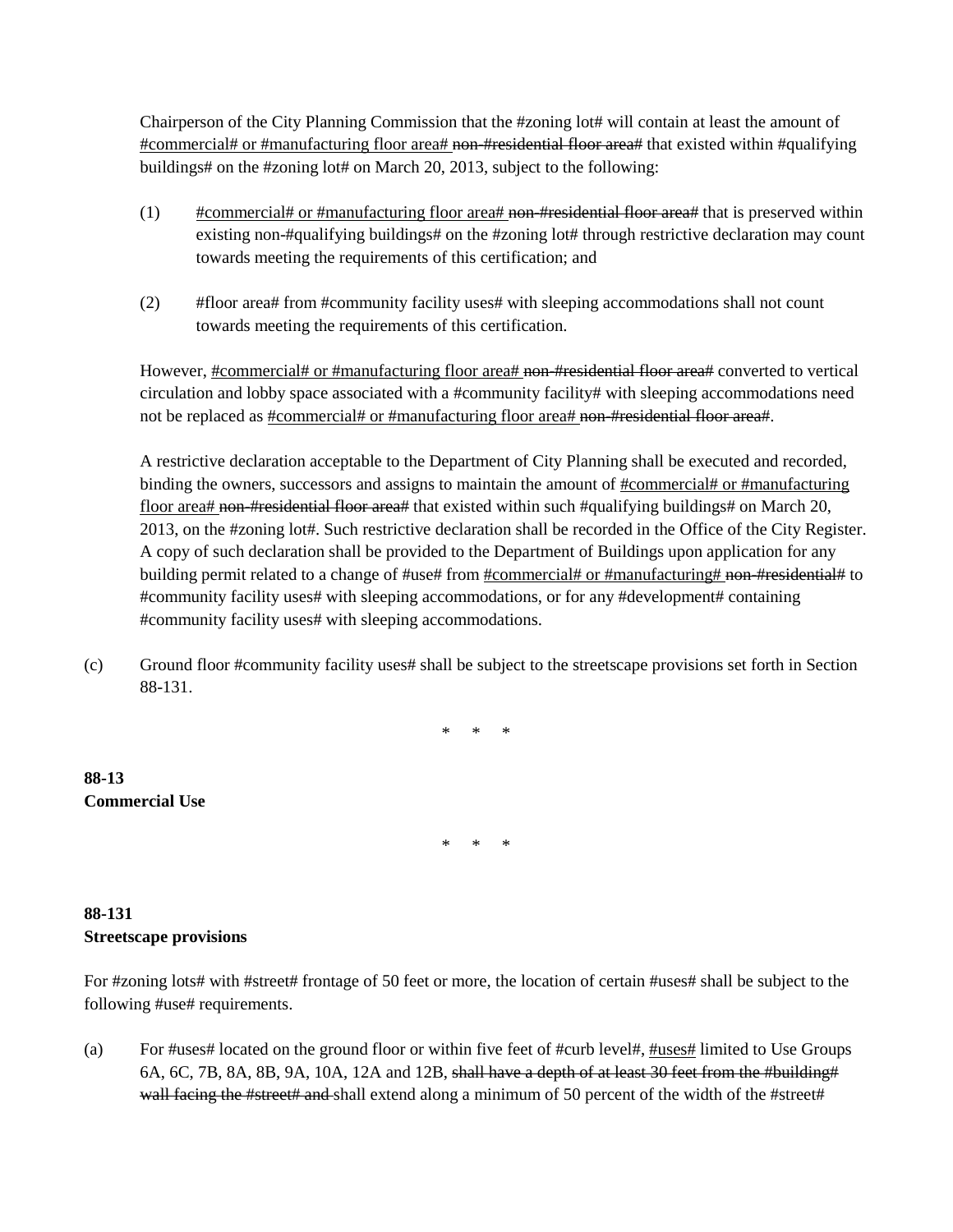frontage of the #zoning lot#, and shall comply with the minimum depth provisions of Section 37-32 (Ground Floor Depth Requirements for Certain Uses).

- (b) The remainder of the #street# frontage of the #zoning lot# may be occupied by any permitted #uses#, lobbies or entrances to parking spaces, except that lobbies shall comply with the standards for Type 2 lobbies set forth in Section 37-33 (Maximum Width of Certain Uses) be limited to a total width of 40 feet per #street# frontage. The 30 foot minimum depth requirement shall not apply where a reduction in such depth is necessary in order to accommodate a #residential# lobby or vertical circulation core.
- (c) In Subdistrict A of this Chapter, for portions of a #building# bounding a #public park#, the ground floor #use# requirements of paragraph (a) of this Section shall apply to 100 percent of the width of the #street# frontage of the #zoning lot#, and #residential# lobbies and #schools# shall be permitted #uses# on the ground floor for purposes of compliance with paragraph (a).

For #zoning lots# with #street# frontage of less than 50 feet, no special ground floor #use# requirements shall apply.

Enclosed parking spaces, or parking spaces covered by a #building#, including such spaces #accessory# to #residences#, shall be permitted to occupy the ground floor, provided they are wrapped by #floor area# or screened located beyond 30 feet from the #building# wall facing the #street# in accordance with the provisions set forth in Section 37-35 (Parking Wrap and Screening Requirements).

Any ground floor #street wall# of a #development# or #enlargement# that contains #uses# listed in Use Groups 1 through 15, not including #dwelling units#, shall be glazed with transparent materials which may include #show windows#, transom windows or glazed portions of doors, provided such transparent materials have a minimum width of two feet. Such transparency shall occupy at least 50 percent of the surface area of each such ground floor #street wall# between a height of two feet, and 12 feet or the height of the ground floor ceiling, whichever is higher, as measured from the adjoining sidewalk. The lowest level of any transparency that is provided to satisfy the requirements of this Section shall not be higher than four feet above the #curb level#, with the exception of transom windows. In addition, the maximum width of a portion of the ground floor level #street wall# without transparency shall not exceed ten feet. However, where an entrance to a parking facility is provided, the requirements of this Section shall not apply to that portion of the ground floor #street wall# occupied by such an entrance. in accordance with the provisions set forth in Section 37-34 (Minimum Transparency Requirements).

\* \* \*

### **88-30 SPECIAL BULK REGULATIONS**

Except as modified in this Chapter, the following bulk regulations shall apply:

(a) For #developments#, #enlargements#, or changes of #use# containing #residences#, the #bulk# regulations of an R10 District, as set forth in Article II, Chapter 3 (Bulk Regulations for Residential Buildings in Residence Districts), shall apply;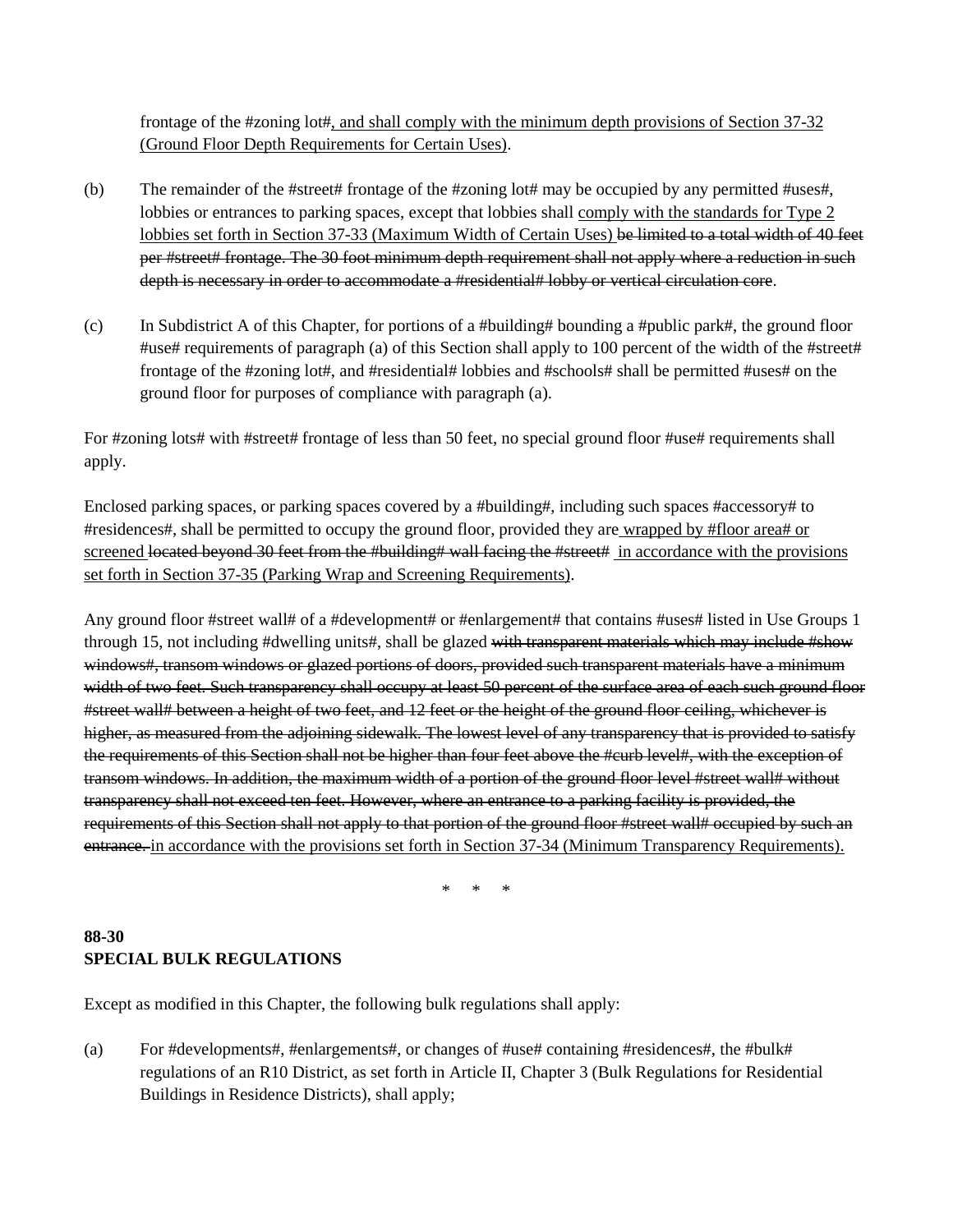(b) For #developments#, #enlargements#, or changes of #use# containing #manufacturing#, #commercial# or #community facility uses#, the #bulk# regulations set forth in Article IV, Chapter 3 (Bulk Regulations for Manufacturing Districts), shall apply.

For the purposes of applying the regulations of this Section, Greenwich Street shall be a #wide street#.

\* \* \*

### **88-33 Height and Setback**

In the #Special Hudson Square District#, the height and setback regulations of the underlying districts shall not apply. In lieu thereof, the provisions of this Section shall apply to all #buildings#.

(a) Rooftop regulations

- \* \* \*
- (1) Permitted obstructions

\* \* \*

In addition, dormers may penetrate a maximum base height provided that such dormers comply with the provisions of paragraph (c) of Section 23-621 (Permitted obstructions in certain districts) on any #street# frontage, the aggregate width of all dormers at the maximum base height does not exceed 60 percent of the length of the #street wall# of the highest #story# entirely below the maximum base height. For each foot of height above the maximum base height, the aggregate width of all such dormers shall be decreased by one percent of the #street wall# width of the highest #story# entirely below the maximum base height.

(2) Screening requirements for mechanical equipment

For all #developments#, #enlargements# and #conversions# of <u>#commercial# or #manufacturing</u> floor area# non-#residential floor area# to #residences#, all mechanical equipment located on any roof of a #building or other structure# shall be fully screened on all sides. However, no such screening requirements shall apply to water tanks.

(b) Height and setback

 $*$ 

(2) Base height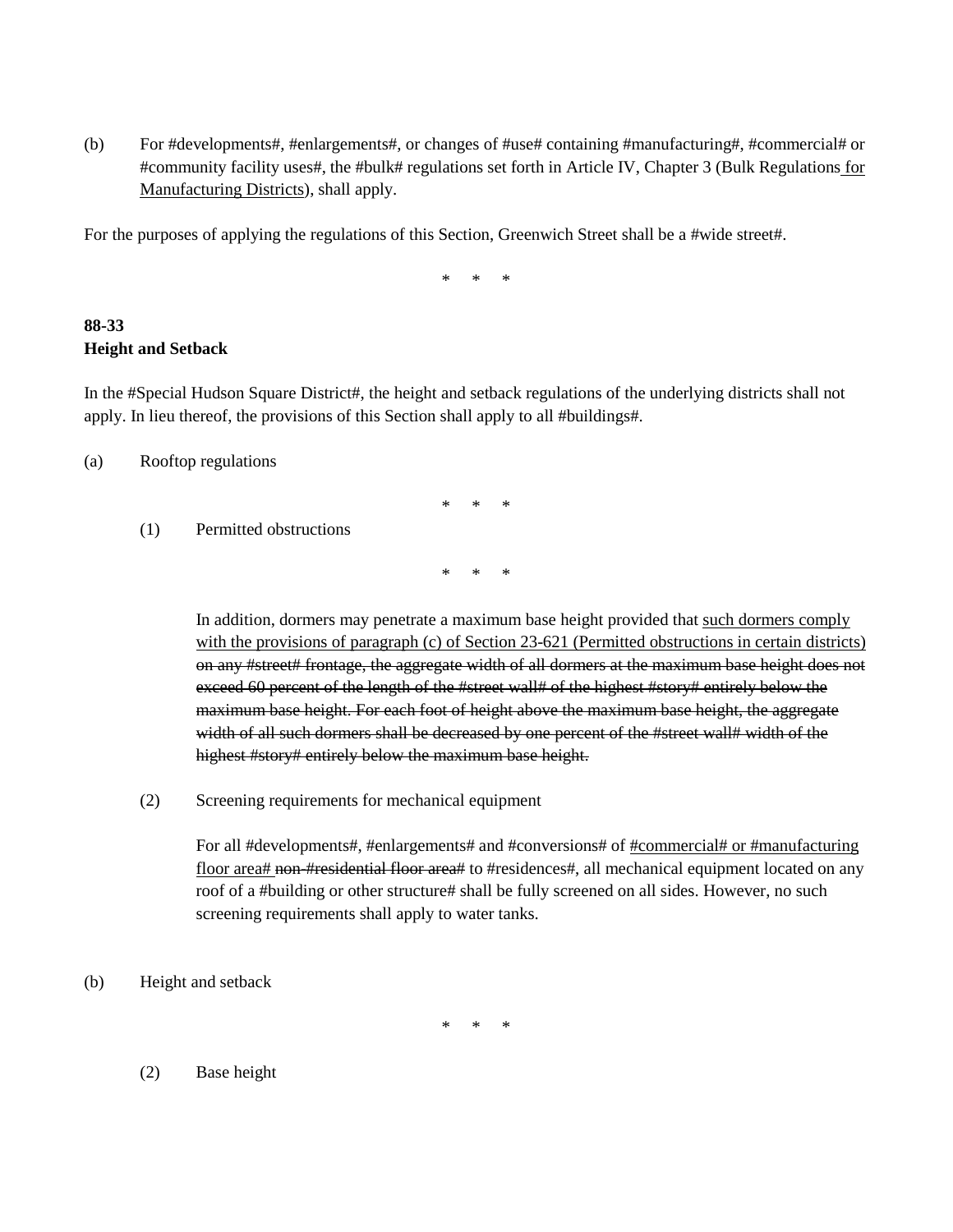On #wide streets#, and on #narrow streets# within 50 feet of their intersection with a #wide street#, the #street wall# of a #building# shall rise without setback to a minimum base height of 125 feet and a maximum base height of 150 155 feet.

On #narrow streets#, beyond 50 feet of their intersection with a #wide street#, the #street wall# of a #building# shall rise without setback to a minimum base height of 60 feet, or the height of the #building#, whichever is less, up to a maximum base height of 125 135 feet.

\* \* \*

(3) Required setbacks and maximum #building# heights

\* \* \*

(ii) Along #narrow streets#

The provisions of this paragraph,  $(b)(3)(ii)$ , shall apply to For #buildings#, or portions thereof, located on #narrow streets# beyond 100 feet from their intersection with a #wide street#, the maximum height of a #building or other structure# and the maximum number of #stories# shall be as set forth in Section 23-662 (Maximum height of buildings and setback regulations) for an R10 District. For #developments# or #enlargements# providing either #affordable housing# pursuant to the Inclusionary Housing Program, as set forth in Section 23-90, inclusive, or #affordable independent residences for seniors#, where at least 20 percent of the #floor area# of the #zoning lot# is allocated to such #use#, such maximum heights and number of #stories# may be modified in accordance with the provisions of paragraph (a) of Section 23-664 for such districts' applicable residential equivalent. Separate maximum #building# heights are set forth within such Sections for #developments# or #enlargements# with #qualifying ground floors# and for those with #non-qualifying ground floors#, as defined in Section 23-662.

The portion of such #building# above a height of 125 feet shall be set back from the #street wall# of the #building# at least 15 feet, except such dimensions may include the depth of any permitted recesses in the #street wall#.

The maximum height of such #buildings# shall be 185 feet. However, for #buildings# that include #floor area compensation# pursuant to Sections 88-32 and 23-90 (Inclusionary Housing) for the provision of an amount of #low income floor area# not less than 20 percent of the #residential floor area# on the #compensated zoning lot#, the maximum height of such #building# shall be 210 feet where such #building# is on a #block# with a depth between #narrow streets# of more than 180 feet, and the maximum height of such #building# shall be 230 feet where such #building# is on a #block# where the depth between #narrow streets# is less than 180 feet